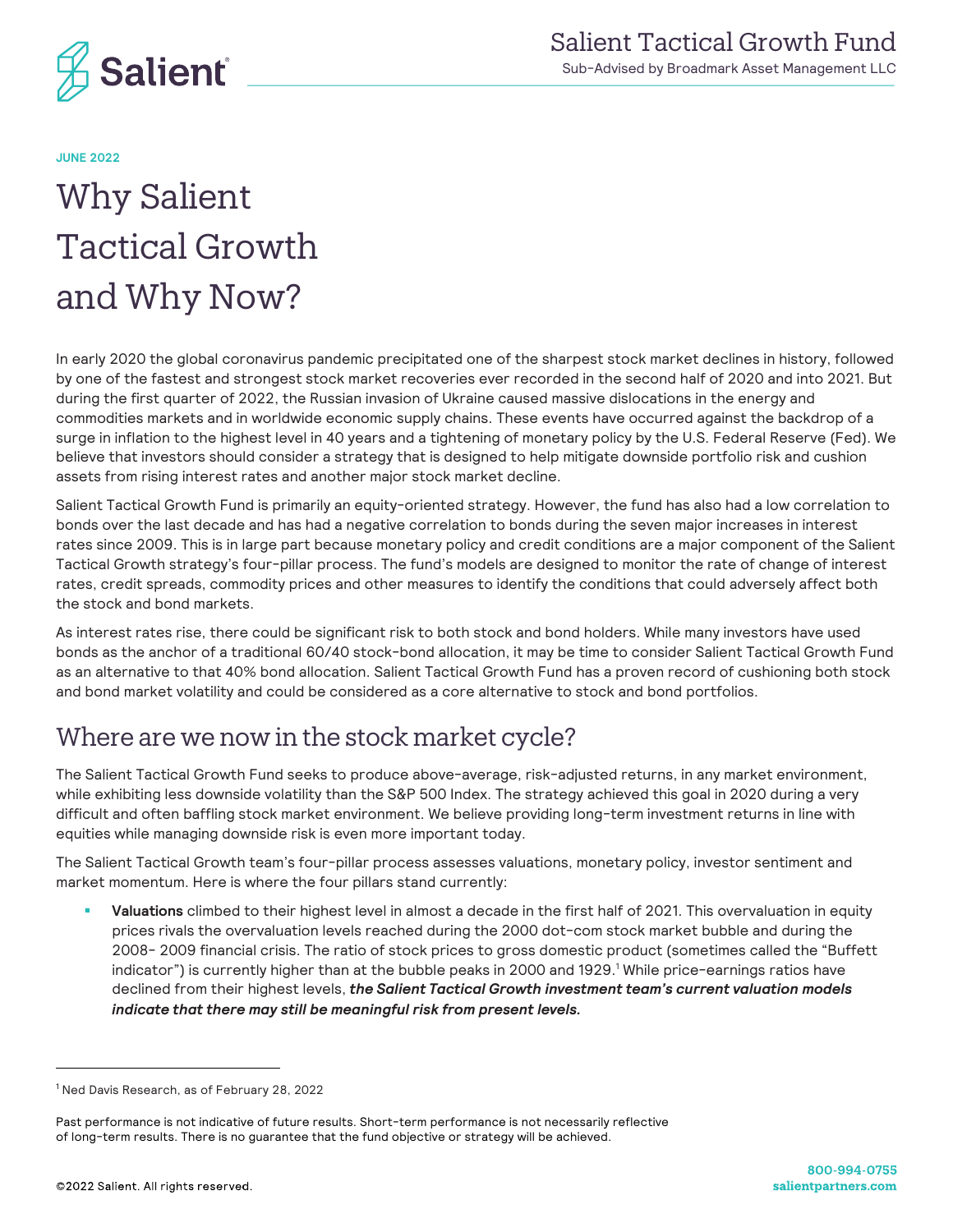

- **Monetary policy and credit conditions** have begun to reflect a tightening of monetary policy and increased credit risk. The Fed has stated that it will be raising benchmark interest rates and will be shrinking its balance sheet throughout 2022. *The tightening of monetary policy is negative for financial assets.*
- **Investor sentiment** showed extreme optimism as the stock market climbed to new highs during the first half of 2021. Intense speculation in areas like GameStop, silver futures and Bitcoin, in addition to the active day trading among Robinhood investors (amateur investors with larger appetites for risk than typical investors) was not unlike the dot- com mania in 2000. While investor sentiment has declined from those optimistic levels during the first quarter of 2022, *longer-term measures of investor sentiment are still negative.*
- **Market momentum** has become increasingly negative in 2022. The investment team's measures of upside volume versus downside volume and market breadth models have shown significant deterioration. These momentum models are a major component of the Salient Tactical Growth risk management process. *The deterioration in momentum now indicates a defensive position until these measures are able to climb back into positive territory.*

### Why a tactical strategy in the current environment?

Tactical strategies are designed to perform best in uncertain and volatile market environments. These strategies historically outperform when there are wide-swinging trading ranges and elevated volatility. The Salient Tactical Growth investment team believes that their models are ideally suited to the current uncertain and volatile market environment. The team believes that the Salient Tactical Growth approach is particularly appropriate for multiple reasons:

- **1. Stock market corrections** may become more frequent in coming years—in line with historical precedent. These corrections usually reflect the gradual but often volatile return of economic activity to more normal levels.
- **2. Short selling** may again become a valuable alpha-generating tool. Pioneering market analyst and investor Marty Zweig's principle of "Don't fight the tape" may be more relevant in coming years as the market undergoes large swings up and down. Tactical investment strategies that can sell short in declining markets are designed for volatile markets.
- **3. We may see a bumpy ride back to rate normalization.** The recovery of the global and U.S. economies from the coronavirus pandemic and Russia's invasion of Ukraine will likely take time and it may be a bumpy road back to normalization. Any recovery will also occur amid greatly increased global debt levels, less liquidity and a shift from passive investments to more active and flexible investments. We believe active risk management is essential to navigating this—and any—period of increased market volatility.
- **4. The fund has a low correlation to bonds.** The fund has had a low 0.10 correlation to bonds over the last decade and has had a negative correlation to bonds during the seven significant periods of increases in interest rates since 2009.<sup>2</sup> Additionally, the fund has outperformed bonds during each of these seven periods of rising rates and produced positive returns in every major rise in interest rates since 2009.<sup>3</sup>

<sup>2</sup> Morningstar, as of June 30, 2021

<sup>3</sup> See chart on page 4.

Past performance is not indicative of future results. Short-term performance is not necessarily reflective of long-term results. There is no guarantee that the fund objective or strategy will be achieved.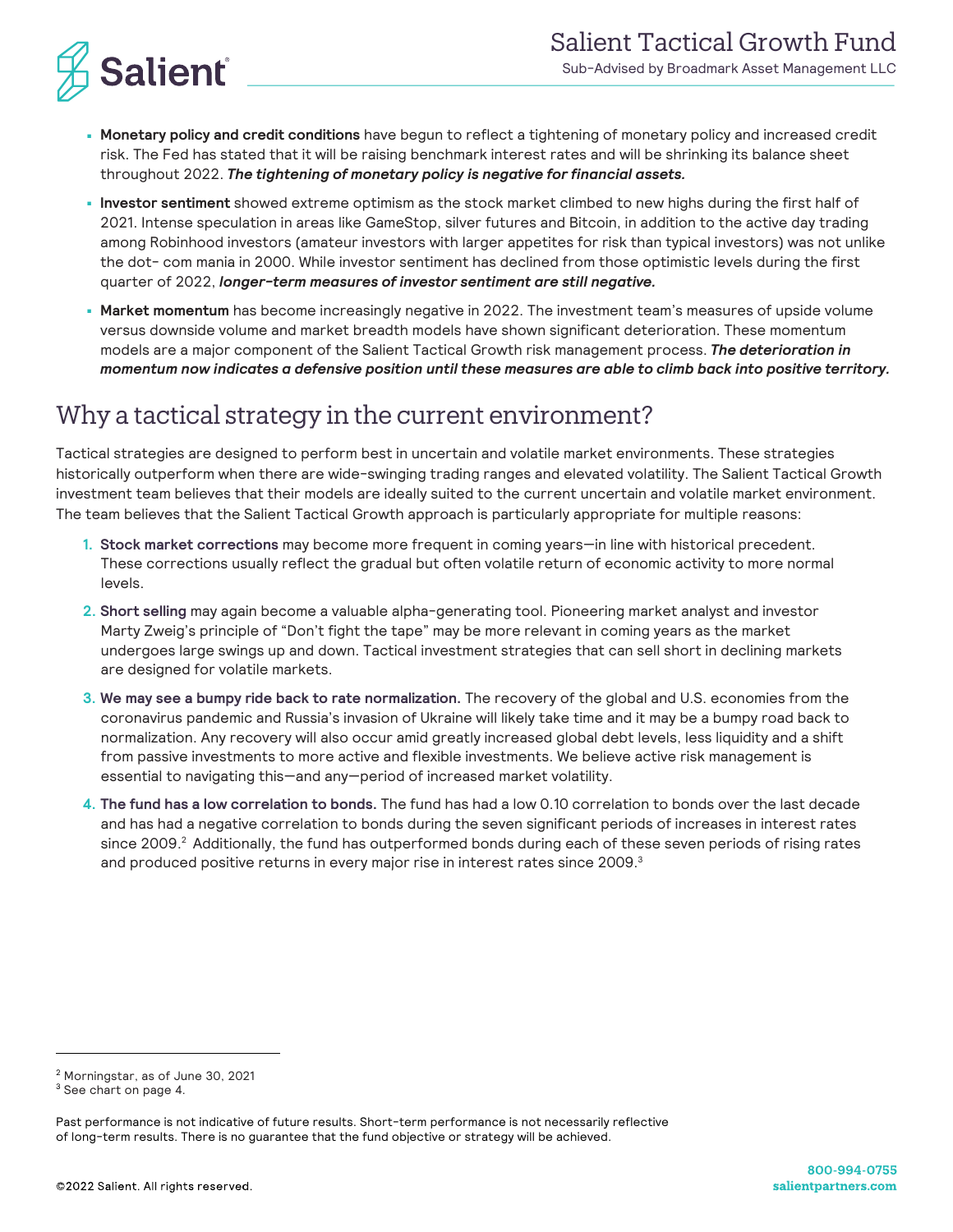

# Why now?

The Tactical Growth investment process does not predict future stock or bond price movements but rather adapts to changing market conditions. The Salient investment team's process is currently signaling increased risk for both stock and bond prices. Elevated equity valuations and tightening monetary policy have created a potentially negative environment for stocks. During an average bear market, it is wise to remember that downside risk can often be 30% or more. Those investors close to retirement may not have time to make up a 50% market decline similar to the one that occurred during 2008-2009. Keep in mind:<sup>4</sup>

- The 2008–2009 stock market decline wiped out all the gains since 1995.
- The 1973–1974 stock market decline wiped out all the gains since 1958.
- The Nasdaq Composite Index fell 80% between 2000–2002 during the dot-com bubble. It took 15 years for the index to recover back to even.
- From the February 19, 2020, high to the March 23, 2020, low, the S&P 500 wiped out three years of gains in 23 trading days.
- A 1% rise in interest rates would result in a 9.0% decline in the 10-year U.S. Treasury Note and a 19.9% decline in the 30-year U.S. Treasury Bond.

The task of the Salient Tactical Growth Fund is to enhance downside risk mitigation, utilizing the investment tools at its disposal and aiming at positive performance during difficult times. The investment process is designed to help investors keep their portfolios prepared for impending market downturns. Salient Tactical Growth Fund has helped cushion portfolios from larger equity market declines that have occurred in recent years.

| <b>S&amp;P 500</b><br><b>Decline Period</b> | <b>S&amp;P 500</b> | <b>Salient Tactical Growth</b><br>Fund (FTGWX) | <b>Difference</b> |
|---------------------------------------------|--------------------|------------------------------------------------|-------------------|
| $07/07/11 - 10/03/11$                       | $-17.52%$          | $-5.16%$                                       | 12.36%            |
| $07/20/15 - 02/11/16$                       | $-12.89%$          | $-3.69%$                                       | 9.20%             |
| $01/26/18 - 02/08/18$                       | $-9.03%$           | $-6.38%$                                       | 2.65%             |
| $09/20/18 - 12/24/18$                       | $-18.73%$          | $-7.12%$                                       | 11.61%            |
| $02/19/20 - 03/23/20$                       | $-33.47%$          | $-4.40%$                                       | 29.07%            |

Source: Morningstar, as of September 2021. *For illustrative purposes only. Past performance is not indicative of future results. No investment strategy can guarantee performance results.*

<sup>4</sup> Bloomberg and Ned Davis Research, as of August 13, 2021

Past performance is not indicative of future results. Short-term performance is not necessarily reflective of long-term results. There is no guarantee that the fund objective or strategy will be achieved.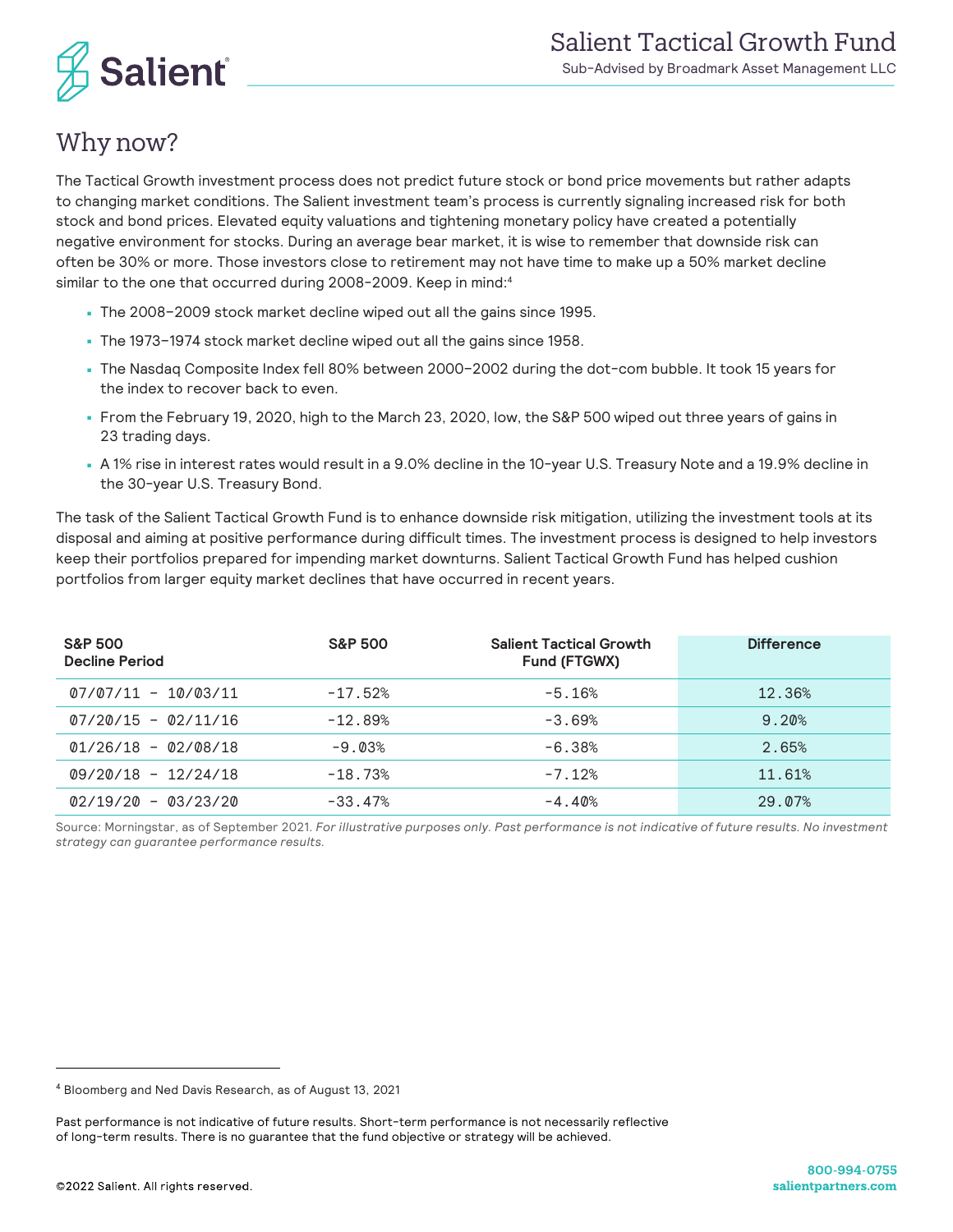

Salient Tactical Growth Fund has historically outperformed bonds, as measured by the Bloomberg U.S. Aggregate Bond Index, during every major rise in interest rates since 2009. During these seven periods of rising interest rates, the Salient Tactical Growth Fund produced positive returns as compared with declines in the bond market.

| <b>Periods of Rising</b><br><b>Interest Rates</b> | <b>Salient Tactical Growth</b><br>Fund (FTGWX) | Bloomberg U.S.<br><b>Aggregate Bond Index</b> | <b>Difference</b> |
|---------------------------------------------------|------------------------------------------------|-----------------------------------------------|-------------------|
| $11/30/09 - 12/29/09$                             | $0.90\%$                                       | $-1.53%$                                      | 2.43%             |
| $11/04/10 - 01/31/11$                             | 2.35%                                          | $-2.04%$                                      | 4.39%             |
| $07/25/12 - 09/05/13$                             | 9.65%                                          | $-3.59%$                                      | 13.24%            |
| $01/30/15 - 12/30/15$                             | 2.13%                                          | $-1.69%$                                      | 3.82%             |
| $07/08/16 - 11/08/18$                             | 16.61%                                         | $-2.47%$                                      | 19.08%            |
| $08/04/20 - 02/26/21$                             | 4.42%                                          | $-2.48%$                                      | 6.90%             |
| $08/02/21 - 01/14/22$                             | 0.38%                                          | $-2.85%$                                      | 3.23%             |

Sources: Broadmark, Bloomberg and Salient, January 2022. *For illustrative purposes only. Past performance is not indicative of future results. No investment strategy can guarantee performance results.*

### Why Salient Tactical Growth?

We believe the Salient Tactical Growth strategy may benefit long-term investors who want portfolios that are designed to be resilient in any market climate for multiple reasons.

- The Salient Tactical Growth strategy has been run by the same portfolio manager since 2001, through multiple bull and bear markets.
- The strategy can be allocated up to 100% cash and can also be net short, unlike many other tactical strategies.
- The investment team continually assesses market conditions in real time with the ability to reallocate the portfolio on an intraday basis.
- The portfolio invests in only the most liquid major market index ETFs and futures contracts.
- The fund has outperformed its peer groups and bonds since inception:

|                                             | 3 Year | 5 Year | 7 Year | <b>Since</b><br>Inception* |
|---------------------------------------------|--------|--------|--------|----------------------------|
| <b>Salient Tactical Growth Fund (FTGWX)</b> | 6.33%  | 5.13%  | 4.48%  | 4.22%                      |
| HFRX Equity Hedge Index                     | 6.91%  | 4.66%  | 3.05%  | 2.31%                      |
| Morningstar Long/Short Equity Index         | 5.92%  | 4.62%  | 2.91%  | 3.36%                      |
| Bloomberg U.S. Aggregate Bond Index         | 1.69%  | 2.14%  | 1.87%  | 2.99%                      |

\* 09/14/09.

Source: Morningstar, March 2022. Annual compounded returns as of 03/31/22. *For illustrative purposes only. Past performance is not indicative of future results. No investment strategy can guarantee performance results.*

Past performance is not indicative of future results. Short-term performance is not necessarily reflective of long-term results. There is no guarantee that the fund objective or strategy will be achieved.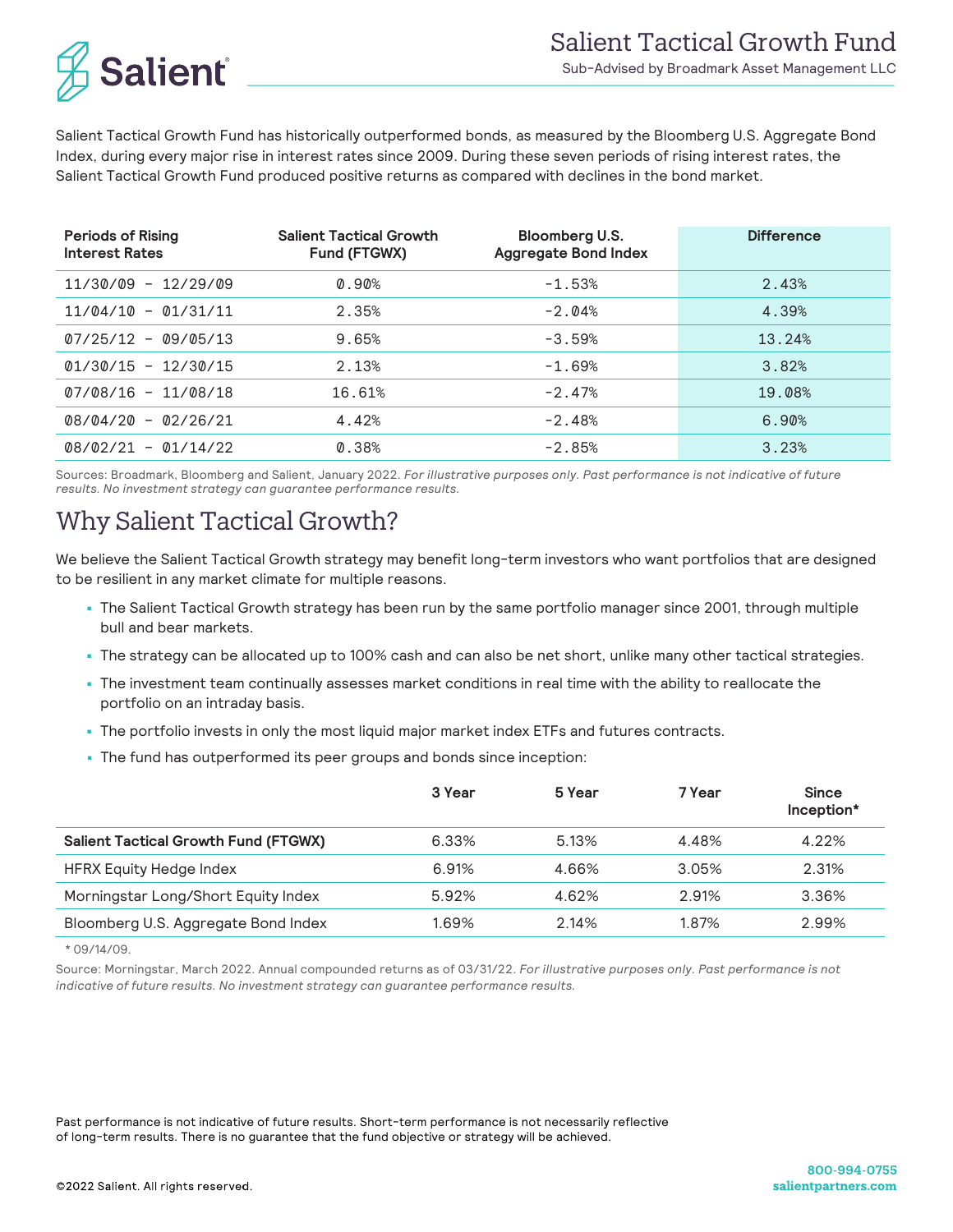

*You should consider the investment objectives, risks, charges and expenses of any mutual fund carefully before investing. The prospectus contains this and other information and is available, along with information about the series of funds under the Forward Funds trust ("Salient Funds"), by downloading one from www.salientpartners.com or calling (800) 999-6809. The prospectus should be read carefully before investing.*

The series of funds under the Forward Funds trust ("Salient Funds") are distributed by Forward Securities, LLC. Forward Management, LLC d/b/a Salient is the investment advisor to the Salient Funds.

Salient Tactical Growth Fund's investment objective is to produce above-average, risk-adjusted returns, in any market environment, while exhibiting less downside volatility than the S&P 500 Index.

|                                                | Q <sub>1</sub><br>2022 | <b>YTD</b> | 1 Year  | 3 Year | 5 Year | 10 Year | <b>Since</b><br>Incep.* |
|------------------------------------------------|------------------------|------------|---------|--------|--------|---------|-------------------------|
| <b>Salient Tactical Growth</b><br>Fund (FTGWX) | $-3.60$                | $-3.60$    | 0.99    | 6.33   | 5.13   | 4.54    | 4.22                    |
| HFRX Equity Hedge Index                        | $-0.29$                | $-0.29$    | 8.92    | 6.91   | 4.66   | 3.67    | 2.31                    |
| S&P 500 Index                                  | $-4.60$                | $-4.60$    | 15.65   | 18.92  | 15.99  | 14.64   | 14.63                   |
| Bloomberg U.S. Aggregate<br>Bond Index         | $-5.93$                | $-5.93$    | $-4.15$ | 1.69   | 2.14   | 2.24    | 2.99                    |

Performance (%) as of 03/31/22. Gross/Net Expenses as of 05/01/22: **1.52%**/1.52%

\*As of 09/14/09

Returns for periods greater than one year are annualized.

*The performance quoted represents past performance, does not guarantee future results and current performance*  may be lower or higher than the data quoted. The return metrics are for the Salient Tactical Growth Fund Institutional *Class Shares (FTGWX). The investment return and principal value of an investment will fluctuate so that shares, when redeemed, may be worth more or less than their original cost. Performance data current to the most recent month*-*end may be obtained at www.salientpartners.com. Investment performance may reflect fee waivers in effect.*  In the absence of fee waivers, total return would be lower. Total return is based on NAV, assuming reinvestment of all distributions. Performance does not reflect the deduction of taxes that a shareholder would pay on fund distributions *or the redemption of fund shares.*

Index performance is shown for illustrative purposes only and does not reflect the payment of advisory fees and other expenses associated with an investment in a mutual fund. Investors cannot directly invest in an index. The performance shown is for the stated time period only; due to market volatility, each account's performance may be different.